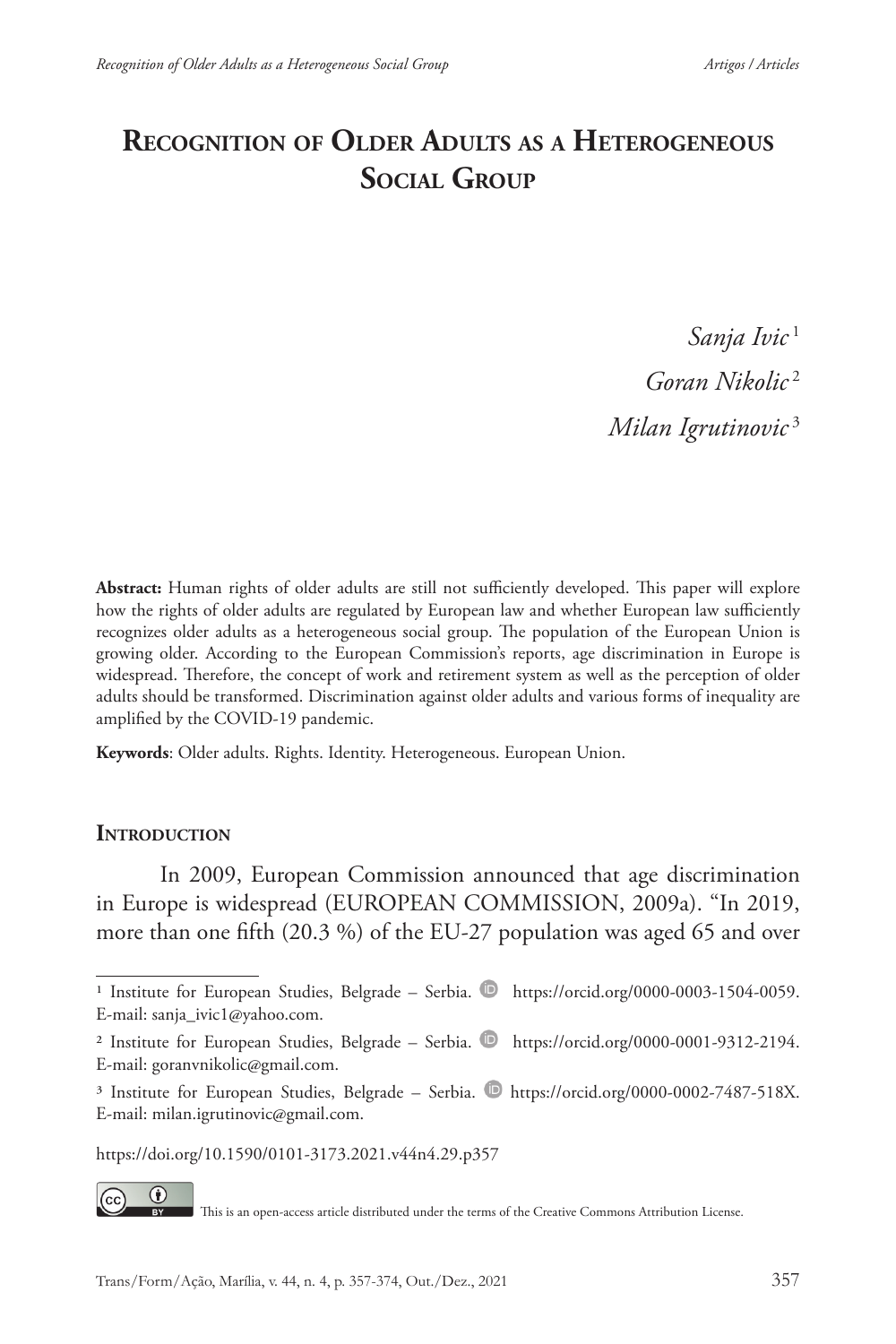[...] The share of people aged 80 years or above in the EU-27's population is projected to have a two a half fold increase between 2019 and 2100, from 5.8 % to 14.6 %." (EUROSTAT, 2020). According to the UN Open-Ended Working Group on Ageing, "[…] age discrimination is widespread in European societies and it can affect people at all stages of life, in employment as well as in other spheres." (EQUINET, 2019).

Ageism is a concept identified by Robert Butler in 1969. It is a socially constructed term, which points to marginalization and discrimination of older adults based on their age (PHELAN, 2008, p. 322).

> Ageism and ableism also exhibit the border anxiety of the abject. For in confronting old and disable people I confront my own death. Kristeva believes that the abject is connected with death, the disintegration of the subject. [...] Thomas Cole (1986) shows that prior to the nineteenth century old age was not linked to death; indeed, just the opposite was the case. In a time when death might come to persons at any age, and often took children and young adults, old age represented a triumph over death, a sign of virtue. [...] Now, when it has become increasingly likely that people will live to be old, old age has become associated with degeneracy and death. (YOUNG, 1990, p. 147).

Ageism is founded on the sharp dichotomy young/old, where the first term is perceived more desirable and valuable. This dichotomy involves illusory correlation and interpretation based on stereotypes. "Dominant and powerful discourses present older adults as a homogeneous entity characterized by senility, mental incapacitation, asexuality and unemployability." (PHELAN, 2008, p. 522). Those discourses represent the violation of the article 3 (Right to integrity of the person<sup>4</sup>) of the *Charter of Fundamental Rights of the EU*.

Ageism and idea of older adults as a separate category are mere mental constructs. As mental constructs, they can be changed, reconceptualised and reintroduced in order to recognize the diversity of older adults that can be categorized in various ways, not primarily by their age. According to Iris Marion Young, the nature of social groups is shifting and fluid (YOUNG, 1990, p. 9). Social groups are not static, but constantly redefined and reinterpreted in relation to one another. However, this fact is not sufficiently recognized within the European legal discourse.

<sup>4 &</sup>quot;Everyone has the right to respect for his or her physical and mental integrity." (EUROPEAN UNION, 2000).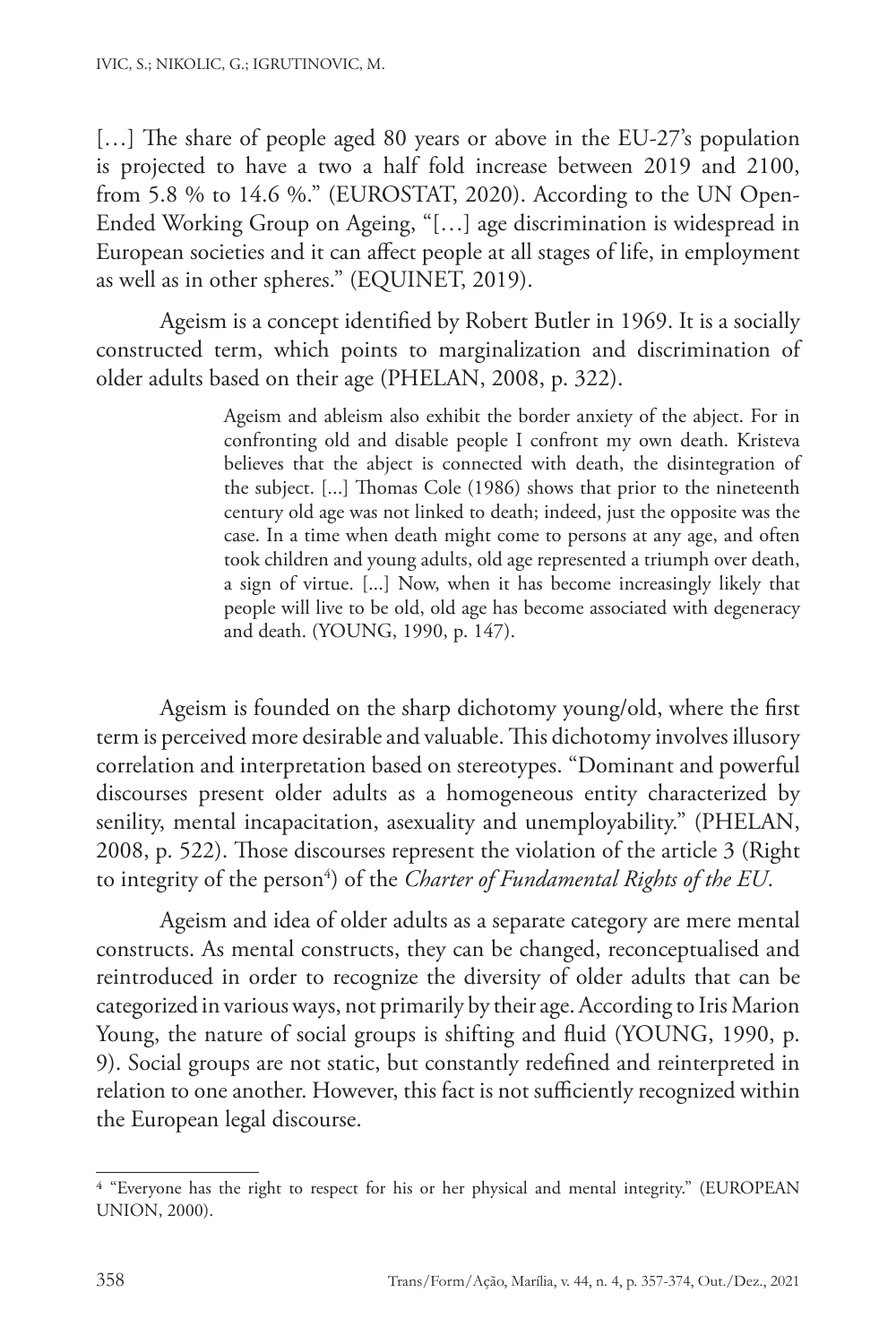### **1 Representation of the Older Adults in European Law**

Older adults represent a heterogeneous and polyphonic social group. Representatives of this group are different and cannot only be identified and classified by their age. The old age cannot be defined relying on universal concepts. It should be perceived contextually and multiple layers of identities should be taken into account (gender, ethnicity, occupation, and so forth).

However, older adults are often defined as a homogeneous social group within legal texts. For instance, the *Charter of Fundamental Rights of the European Union* considers older adults as a homogeneous group within Article 25 (Rights of the elderly) (IVIC, 2016). Article 25 states: "The Union recognizes and respects the rights of the elderly to lead a life of dignity and independence and to participate in social and cultural life." (EUROPEAN UNION, 2000).

However, the concept of "the elderly" includes different narrative practices, interests and experiences, and this is not recognized by the *Charter of Fundamental Rights of the European Union*. The concept of the elderly includes different groups of older adults such as immigrants, refugees, mentally disable older people, and so forth (IVIC, 2016). "The idea of older adults presented within the *Charter of Fundamental Rights of the EU* does not take into account multiple discrimination from which older adults suffer." (IVIC, 2016, p. 190). The EURAG, a European organization that represents the interests of older persons, established the *Charter of the Elderly* (EURAG, 2005). However, the heterogeneous nature of older adults as a social group is not sufficiently recognized by the EURAG *Charter of the Elderly*.

Article 21 (Non-discrimination)5 of the *Charter of Fundamental Rights of the European Union* does not solve the problem of implicit discrimination against older adults (IVIC, 2016, p. 192). The *Charter of Fundamental Rights of the EU* separates the rights of older adults, the rights of the children and women's rights (which are determined in the Chapter III) from citizen's rights (which are defined in the Chapter V) (IVIC, 2016, p. 192).

Another problem is represented by gender inequality. Women often receive smaller pensions than men do. This is caused by the gender pay gap. "The gender gap in pay has narrowed since 1980, but it has remained

<sup>5 &</sup>quot;Any discrimination based on any ground such as sex, race, color, ethnic or social origin, genetic features, language, religion or belief, political or any other opinion, membership of a national minority, property, birth, disability, age or sexual orientation shall be prohibited." (EUROPEAN UNION, 2000).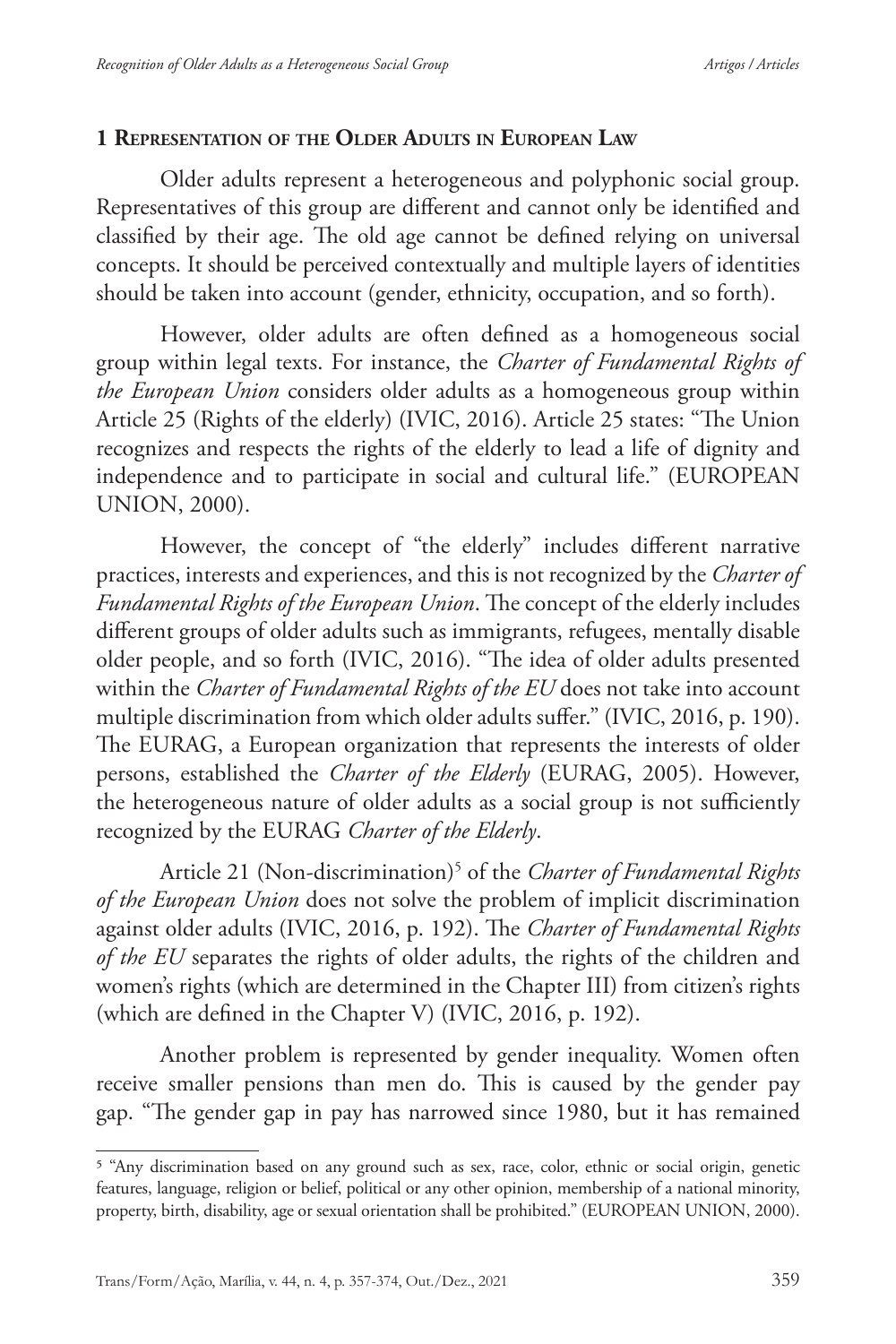relatively stable over the past 15 years or so. In 2018, women earned 85% of what men earned, according to a Pew Research Center analysis." (GRAF *et al*., 2019). Women also have less advantageous pension insurance conditions (COUNCIL OF EUROPE, 2005). The higher percent of older persons (55%) are women, and this should be taken into account in all definitions of the rights of older adults (COUNCIL OF EUROPE, 2005). Article 23 (Equality between men and women)6 of the *Charter of Fundamental Rights of the European Union* is still not fully applied and is still not part of reality and everyday life. A formal guarantee of equality and rights is not sufficient, because it often implies "mechanical interpretation of fairness." (YOUNG, 1990, p. 11).

Societies should establish more active role of older adults in social, cultural and political domain (IVIC, 2015). "Although many countries currently have universal healthcare systems, these systems are beginning to feel the strain of an increasingly aged population, and there is some question about how these systems will be maintained in the future." (HREA, 2003). The *European Social Charter*<sup>7</sup> establishes the system of medical care and social security, relevant for older adults (IVIC, 2016, p. 191). However, the availability of informal care will be reduced, due to social and political changes in the EU, such as: higher participation of women in labour force, increased mobility and changes in family structures (COMMUNICATION COM, 2009).

Some social groups (such as persons with disabilities, children, older adults and so forth) are particularly vulnerable to inhumane treatment (IVIC, 2015, p. 167). According to Mégret, this inhumane treatment, "[…] may also involve more discreet forms of neglect (e.g.: malnutrition, insufficient medical care) and be of a predominantly psychological nature (intimidation, humiliation)." (MÉGRET, 2010, p. 8). Mégret argues that "[…] developing a human rights regime that is adopted to the needs of the elderly should be seen as part of the larger fragmentation of the human rights project, as the latter increasingly seeks to apply to select populations (women, children, persons with disabilities, migrant workers, indigenous peoples, sexual minorities, etc.)." (MÉGRET, 2010, p. 2).

<sup>6 &</sup>quot;Equality between men and women must be ensured in all areas, including employment, work and pay; The principle of equality shall not prevent the maintenance of adoption of measures providing for specific advantages in favor of the under-represented sex." (EUROPEAN UNION, 2000).

<sup>7</sup> The *European Social Charter*, Article 11, 12, 13, 14 and additional protocol to this charter, 1998 (part II, Article 4).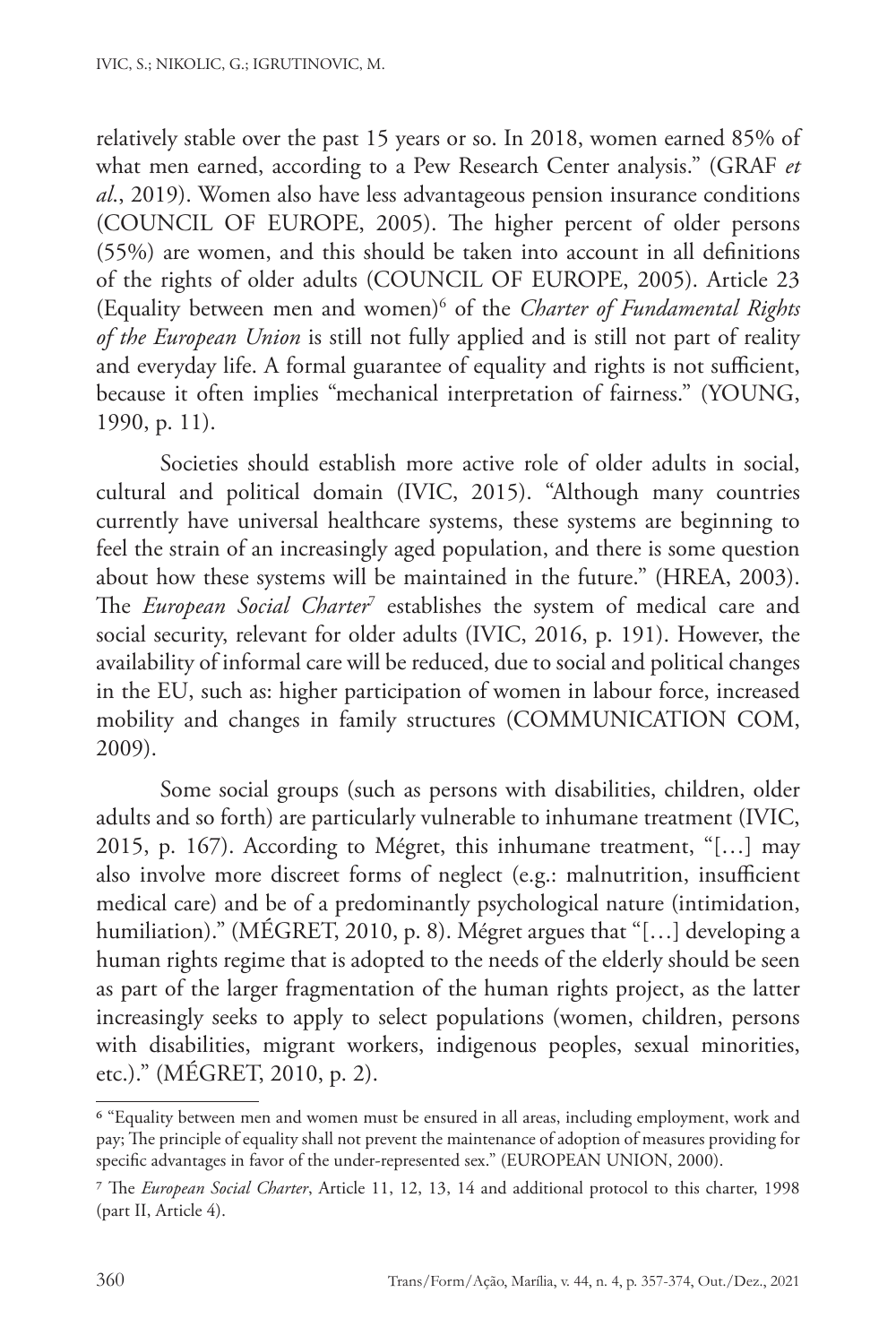Older adults play multiple roles as a heterogeneous social group – in employment, as beneficiaries of social services and so forth. This necessitates specific legal framework for their protection as a matter of practical policies. This legal framework would reduce the impact of negative stereotypes. Although some governments have supported the rights of older adults, such as free or discounted medical care and social security, those systems relied on the presupposition that older persons represent lower percent of population than young and middle-aged individuals (HREA, 2003). That is why they are not well prepared to meet the needs of the growing aged population (IVIC, 2015). Furthermore, societies should establish more active role of older adults in cultural, social and political spheres (IVIC, 2015). "Although many countries currently have universal healthcare systems, these systems are beginning to feel the strain of an increasingly aged population, and there is some question about how these systems will be maintained in the future." (HREA, 2003).

The *European Social Charter*<sup>8</sup> establishes the system of medical care and social security, relevant for older adults. However, the availability of informal care will be reduced, due to social and political changes in the EU, such as: higher participation of women in labour force, increased mobility and changes in family structures (COMMUNICATION COM, 2009).

## **2 Discrimination Against Older Adults**

The UN Department of Economic and Social Affairs (UN DESA) that represents the home of the Sustainable Development Goals (SDGs) identified the rights of older persons as particularly vulnerable during the COVID-19 pandemic crisis (UNITED NATIONS, 2020). "The public discourse during COVID-19 misrepresents and devalues older adults." (FRASER *et al.*, 2020). It portrays older people as a burden on society, weak and unimportant (UNITED NATIONS, 2020). When the COVID-19 pandemic emerged, older persons were portrayed as victims of the virus, while it was argued that younger people have decreased risk of infection (FRASER *et al*., 2020). This point of view reflects ageism as it has been proven false as younger people are also the victims of the COVID-19 pandemic (FRASER *et al*., 2020).

The COVID-19 is labeled "[…] as the 'Boomer Doomer', 'Senior Deleter' and 'Elder Repeller'" (MEISNER, 2020) on social media. However,

<sup>8</sup> The *European Social Charter*, Article 11, 12, 13, 14 and additional protocol to this charter, 1998 (part II, Article 4).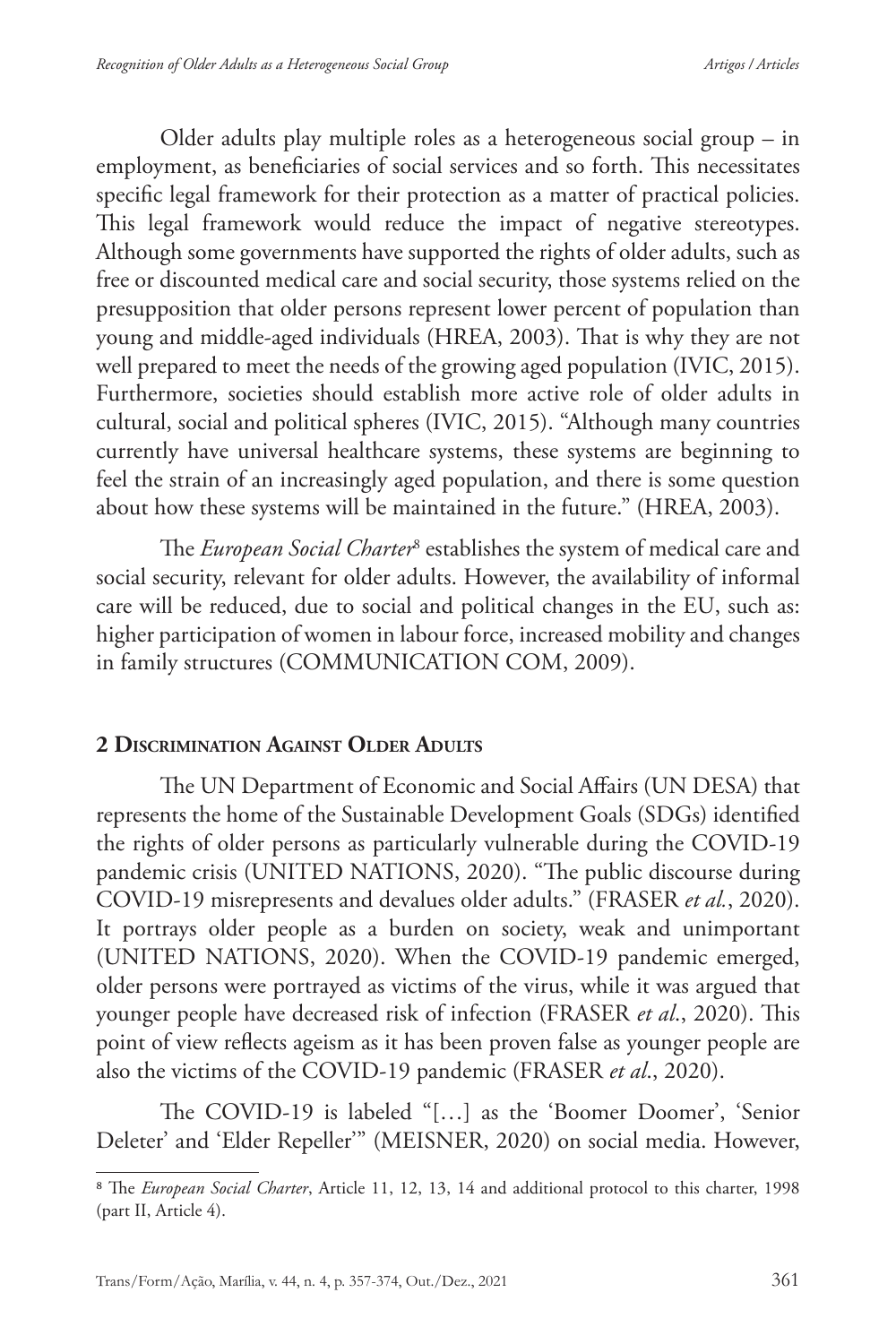the most viral label was "Boomer Remover" (MEISNER, 2020), which circulated widely on social media (MEISNER, 2020). Some politicians said that older persons should be willing to sacrifice themselves for the sake of economy and younger generations (MEISNER, 2020). This is another example that contributions of older people are not valued. Some recommendations regarding the COVID-19 pandemic medical intervention in situations of limited resources emphasize that "[…] it might be needed to set an age limit for the admission to intensive care." (CESARI; PROIETTI, 2020, p. 576).

According to article 1 of the *Universal Declaration of Human Rights*, "all human beings are born free and equal in dignity and rights" (UNITED NATIONS, 1948). This right also adheres to older persons, and does not change with age. The COVID-19 pandemic reveals social inequalities and divisions, which are only amplified by the crisis.

The question of inequality is not just economic, social and political question. The symbolic aspect of inequality must be taken into account because it includes metatheoretical presuppositions based on binary oppositions that work from within the discourse of law and undermine the basic rights guaranteed by the law (IVIC, 2016). This symbolic oppression implies binary logic, which forms hierarchical thinking founded on the sharp binary oppositions such as: young/old, citizen/alien, self/other and so forth, in which the first term is perceived as desirable and valuable, while the second term is rejected (IVIC, 2016, p. 193).

Binary oppositions are mostly re-examined by Lévi-Strauss. Lévi-Strauss argues that mythical thought consists of binary oppositions, which can be considered its basic elements (IVIC, 2016). According to Lévi-Strauss, binaries are universal and they are made in all human societies, regardless of historical period and geographical space (IVIC; 2016). According to Baudrillard, binary oppositions are resolved within the domain of symbolic (IVIC, 2016). "Western metaphysics is based on binary oppositions, where opposed terms are not equally valued. One of the terms is dominant, while the other is subordinated and defined by the negation of dominant term." (IVIC, 2016, p. 23). Thus, the *old* is defined as *the young's* Other.

René Descartes and John Locke define the notion of identity as fixed, and based on various binary oppositions. Descartes defines subjects as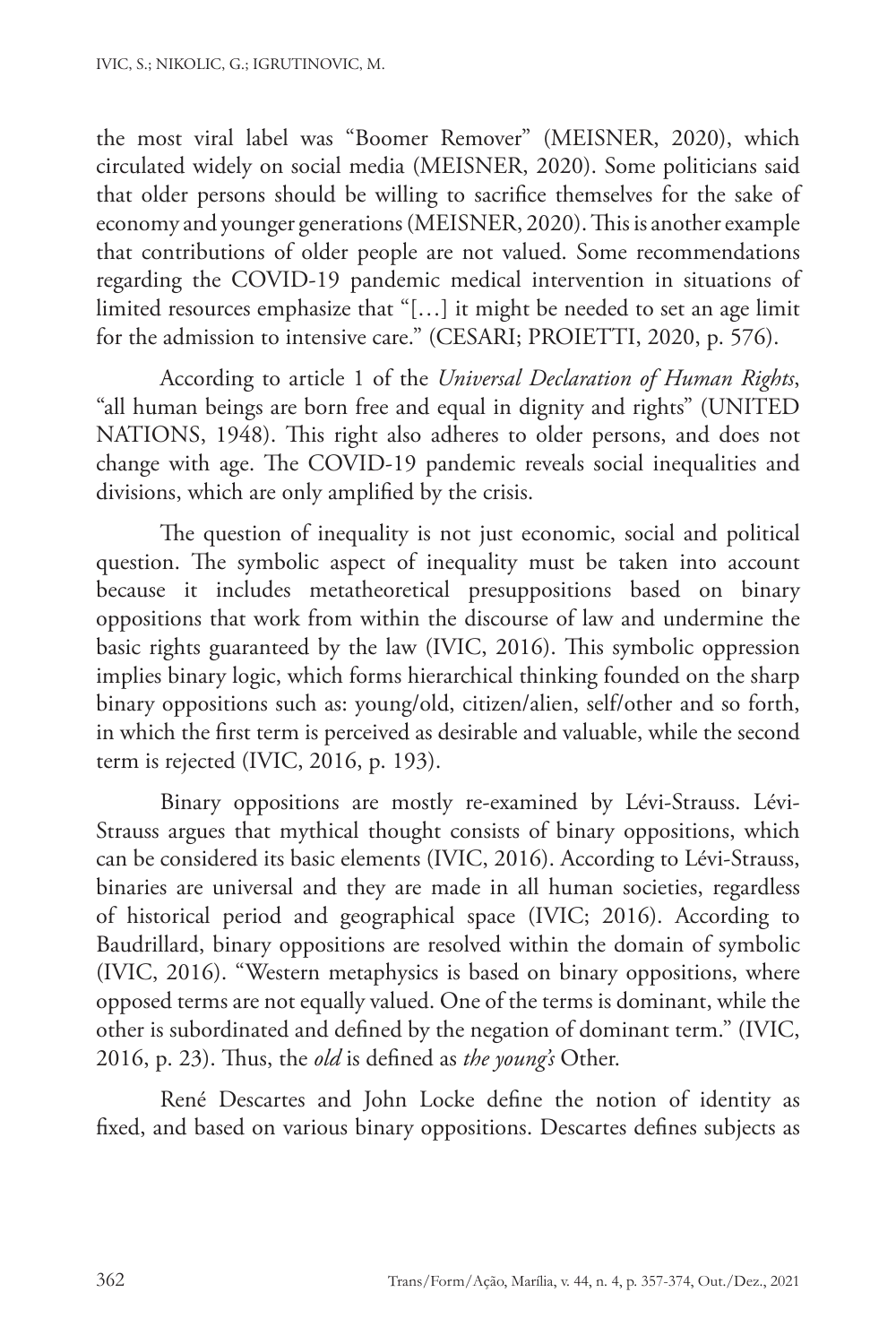"thinking thing." 9 He argues that rationality and consciousness are the basic characteristics of all human beings. Consequently, binary oppositions arise: rational/irrational, mind/body, conscious/unconscious and so forth (IVIC; 2016, p. 23). Only the first terms in those binaries are considered human characteristics. Those individuals who represented the second terms of those binary oppositions were excluded from society and legal discourse (IVIC, 2016).

John Locke also defines humanity by rationality. He defines "person" as "[…] a thinking intelligent being, that has reason and reflection, and can consider itself as itself." (LOCKE, 1975, p. 322) Locke emphasizes that consciousness makes personal identity, because it unites diverse experiences and actions into one person. Both Descartes and Locke do not acknowledge irrational and unconsciousness aspects of human identity. Both philosophers also perceive identity as permanent, fixed and static. This point of view sharply divides young from old, reason from emotion, mind from body, and so forth.

Feminist poststructuralists are mostly concerned with power and they emphasize that identities and meanings are socially and historically constructed (WEEDON, 1996). Thus, they are always open to rereading and reinterpretations. Poststructuralists recognize the existence of symbolic oppression in Western discourse and law (WIERINGA, 1998). This symbolic oppression is reflected in binary oppositions (male/female, young/old, good/ bad, public/private, nature/culture, etc.). Poststructuralists argue that those binary oppositions are not fixed – they are constructed. Therefore, they can be transformed.

According to poststructuralists, meaning is constituted within language (WEEDON, 1996). Language does not reflect our social reality. It constitutes our social reality. However, this constitution is a political act and it involves power relations. Although poststructuralists argue about the impossibility of fixed meaning, they do not argue about the disappearance of meaning, but about the challenge and constant reinterpretation of discourse within which the meaning is produced. Thus, reality is produced by language (FOUCAULT, 1972). This production is a political act and it involves power relations based on binary oppositions (FOUCAULT, 1972). Post structuralism can help question some of the main concepts of European law. It has to be emphasized

<sup>9 &</sup>quot;But, what, then, am I? A thinking thin, it has been said. But what is a thinking thing? It is a thing that doubts, understands, conceives, affirms, denies, wills, refuses; that imagines also, and perceives." (DESCARTES, 1901, p. 28).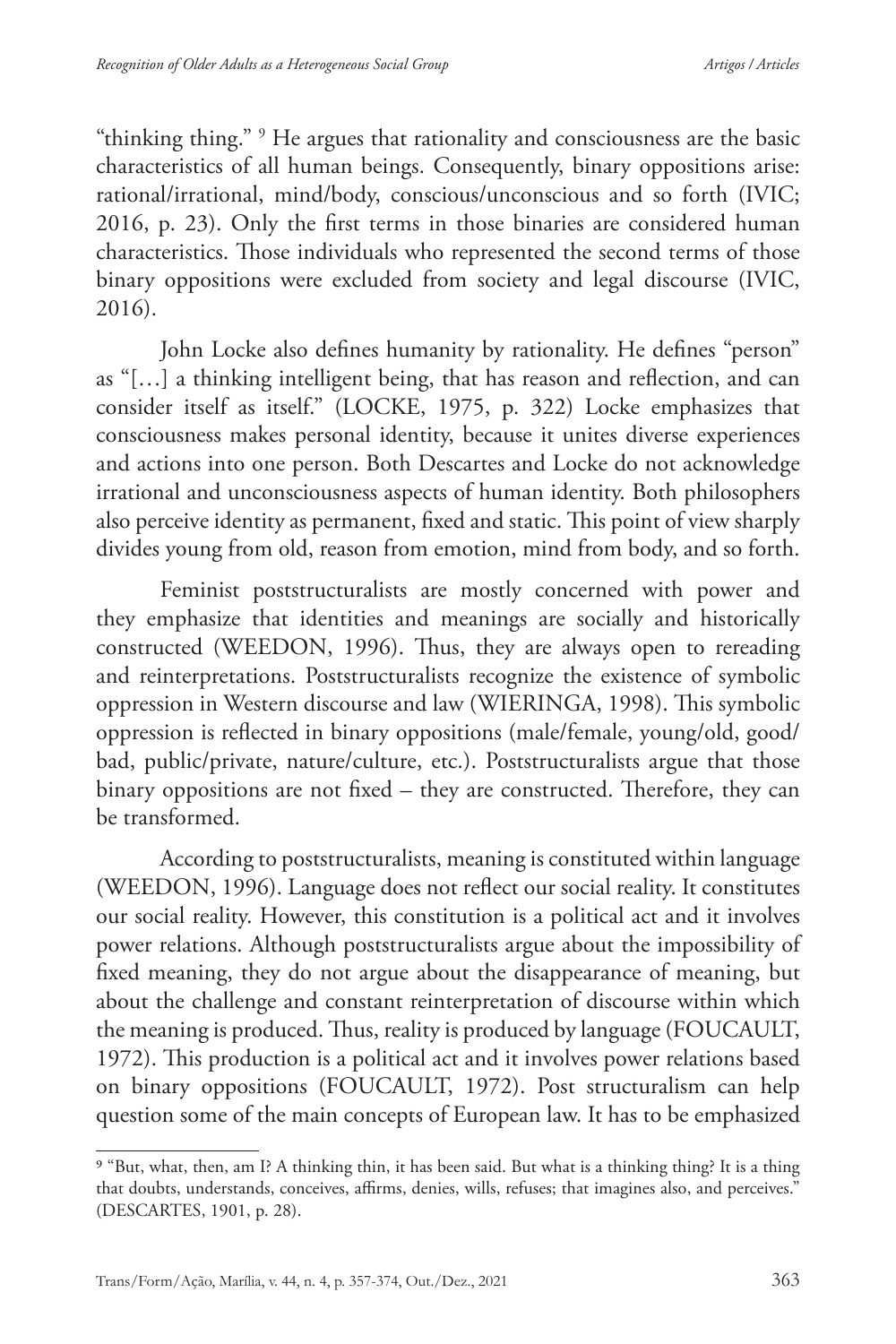that the main concepts, which European law contains, are not fixed, they are constructed. That means that they can constantly be redefined and changed. The poststructuralist perspective is significant for creating a new narrative about the older adults.

A number of studies shows that narratives can be used for changing behavior, attitudes, judgments and social actions (SHAFFER *et al*., 2018). They may also be used for reducing prejudices "by inducing the reader to imagine the experiences of another person, increasing the perceived connection between the reader and the person in the narrative." (SHAFFER *et al*., 2018, p. 431). New narratives that overcome this binary distinction and argue that we are all aging, and this is not about older people, but about all of us, should be advocated in public discourse. "People's behavior is influenced by social norms: what they perceive that others are doing or what they think that others approve or disapprove of." (BAVEL *at al*., 2020). For this reason, developing a new narrative about older persons needs to be tied to social and legal norms. Thus, the development of the *United Nations Convention of the Older People* is necessary. It will increase social equity and define the term *older adults* in polyphonic manner, acknowledging various aspirations, experiences, occupation and affiliation of older people. It will lead to improving the rights of older persons, increased monitoring across countries and the rise of consciousness about the role of older persons in the society. It will also encourage developing new policies on ethical criteria regarding medical help and care, which will prevent making medical decisions on non-medical reasons. Governments and civil societies should make efforts in developing new narrative about older people within public discourse. A number of retired doctor and nurses had a significant role in combating COVID-19 pandemic. Older people contribute to the volunteer sector, pay taxes and contribute to their communities in various ways.

Creating a new narrative is a strategy used by the EU in order to strengthen European identity and bring Europe closer to its citizens (BARROSO, 2013). Another strategy based on creating a new narrative is "Changing the Narrative in Colorado." (CHANGING THE NARRATIVE, n.d.). This initiative aims at changing the narrative about aging and older people already exist. It was launched by eight aging organizations whose goal was changing narratives about aging and ageism in light of demographic change. Creating a new narrative about older adults is necessary for social change.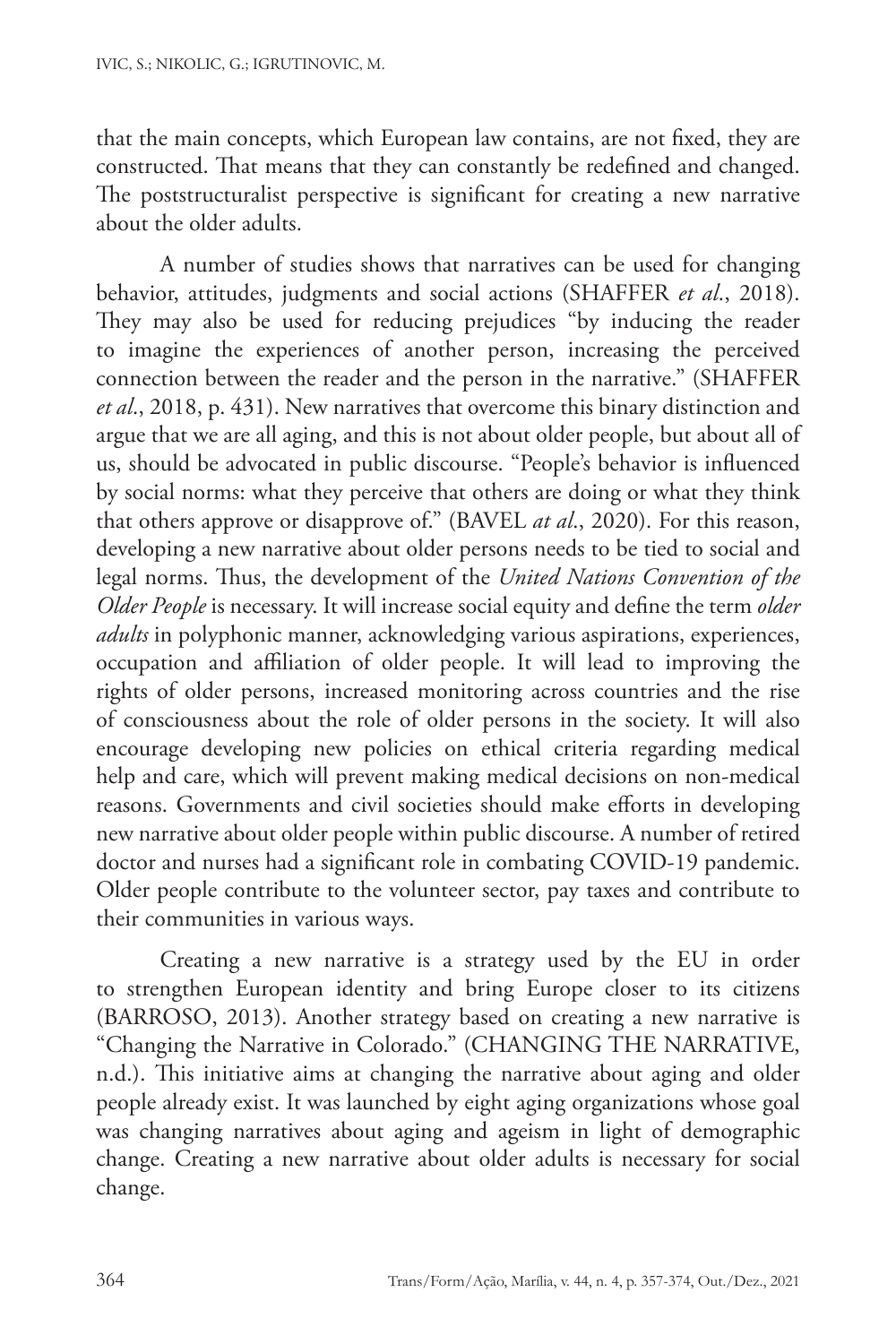The heterogeneous idea of the term older adults should be developed within the framework of both European and international legal discourse. Only in these way sharp binary oppositions, stereotypes and marginalization will be overcome. Older adults should not be perceived as a monolithic social group, because this social group embraces different individuals who represent various points of views, interests, narratives, talents and experiences. Defining those people only by their age within the legal discourse leaves room for exclusion and multiple discrimination.

#### **3 Population Ageing in Europe**

The economic background to binary oppositions mentioned in the previous section has its roots in the modernist conceptions of identities that relate citizens to work, to their abilities to produce new value. "The retirement and social welfare, as institutions, created a special social and economic space for the older adults." (PHILLIPSON; BIGGS, 1998, p. 13-14). These institutions over time had developed consumer-centric logic (HUDSON, 2009) On the other hand, the older adults had become staples of the old welfare system under threat from the stricter fiscal logic that has also pressured the rise of the retirement age, adding to the complexity of the employment of older adults (HUDSON, 2009). This is accompanied by partial privatisations of pension funds, opening welfare services to the market forces and rise of the social economy organizations within the markets (HUDSON, 2009).That has moved the old age identities further into the more indeterminate and less secure social position, having in mind the dominant role of the socially and economically constructed aspect of ageing in relation to the biological and chronological ones (SCHALK *et al*., 2010, p. 80). Barrett has linked those roles, arguing that research has consistently found that "[…] occupying lower socioeconomic strata was associated with having older identities", that "[…] those in later life are disadvantaged not only by the objective conditions of their lives but also by conceptions of their aging selves", and "[…] that the less advantaged tend to have older identities than their more privileged peers." (BARRET, 2003, p. 107).

Population aging is one of the biggest social, political and economic challenges facing the European Union (EUROSTAT, 2020). "There is a growing number and share of older persons (aged 65 and over), with a particularly rapid increase in the number of very old persons (aged 85 and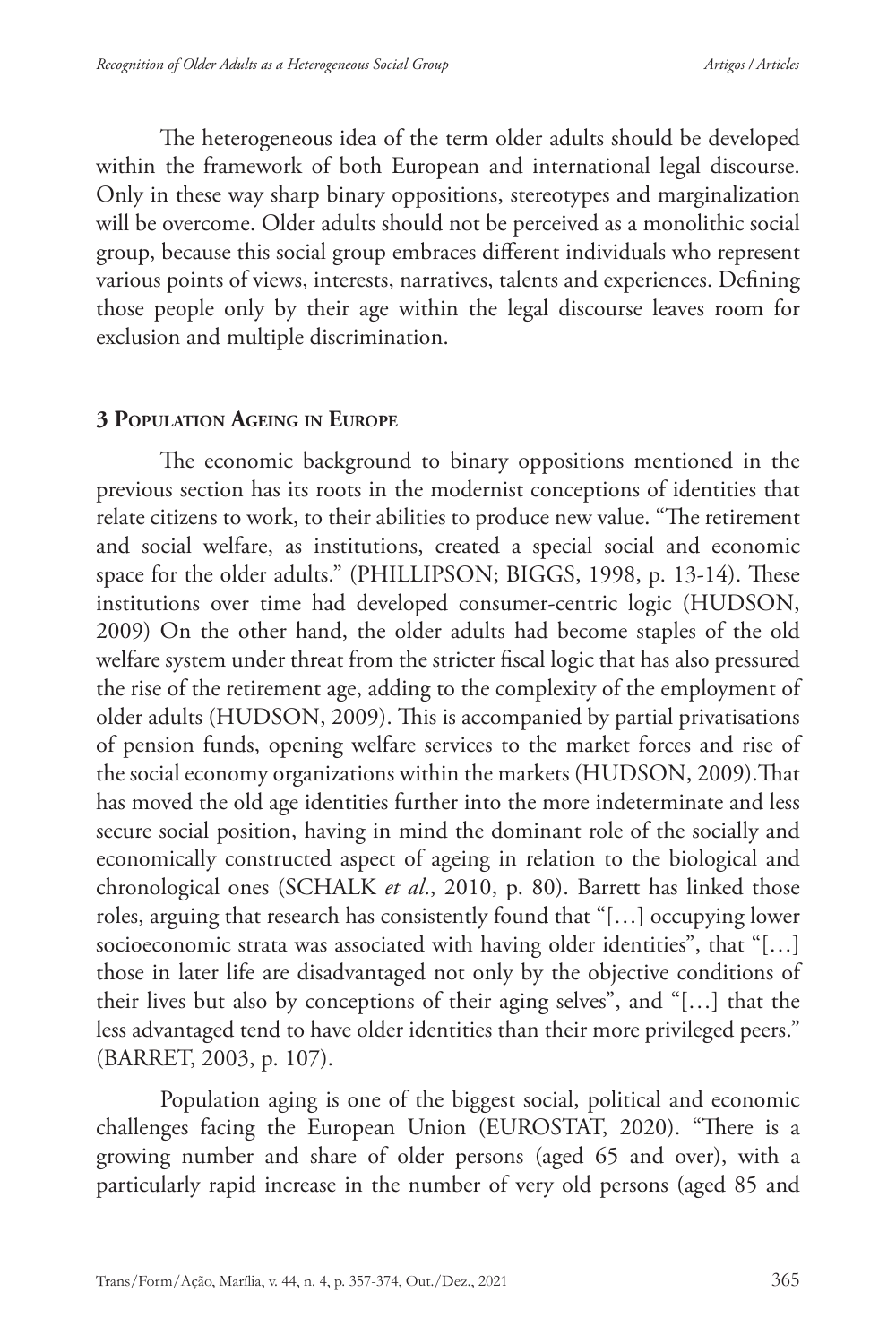over)." (EC.EUROPA.EU, 2018a). These demographic developments will have a significant impact on labour markets, pension and social security systems, health and care requirements of the older persons, healthcare services and so forth (EC.EUROPA.EU, 2018a). Population ageing began several decades ago in Europe and this trend is visible in the transformations of the age structure of the population (EUROSTAT, 2020). It is also reflected in an increasing share of older adults in overall demographics (EC.EUROPA.EU, 2018b).

> The growth in the relative share of older people may be explained by increased longevity and consistently low levels of fertility over many years. The median age in the EU-28 (42.6% year 2016) increased by 4.3 years between 2001 and 2016. The old-age dependency ratio (used to study the level of support given to older persons by the working age population) for the EU-28 was 29.3 % on 1 January 2016 (there were 3.5 persons of working age for every person aged 65 or over). The old-age dependency ratio significantly increased during the past decade and it is projected to almost double by 2080. (EC.EUROPA.EU, 2018b).

It is a clear tendency that ageing has been accelerating for decades, which put the pressure on the welfare systems (FARGUES, 2011). Population ageing in Europe leads to decrease in the workforce in Europe. "The largest decrease is expected to occur during the 2015-2035 period, when the baby-boom cohorts will be entering retirement." (COMMUNICATION COM, 2009). Ageing populations will increase public spending in terms of health and pension expenditure, which might put the burden on future generations (FARGUES, 2011). According to Špidla, former Commissioner for Employment, Social Affairs and Equal Opportunities:

> In dealing with the short-term challenges of the economic crisis, we must not forget the long-term challenge of ageing. Simply sending people into early retirement – as we have done in the past – is not a solution this time round. We need to emerge from this crisis with more and better employment opportunities for older people. In ageing society, everyone needs a chance to take part in the labour market. (EUROPEAN COMMISSION, 2009b).

The European Union started to prepare for major social, budgetary and economic challenges, which will arise from the combination of law birth rates and ageing (IVIC, 2016, p. 183). These demographic trends will increase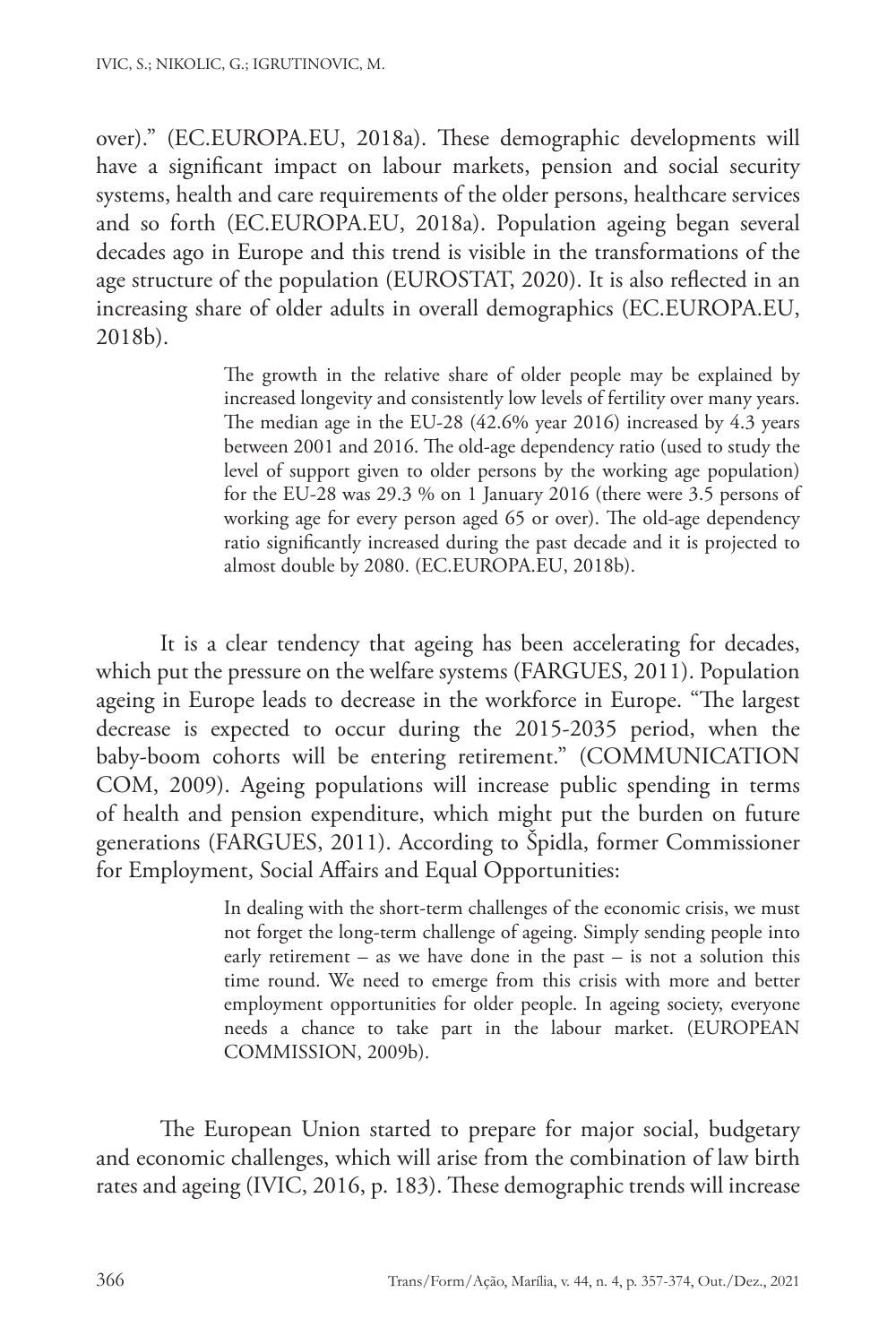public spending in housing, education and health and pension expenditure (COMMUNICATION COM, 2009). Slow economic growth makes these challenges even more serious. Some Member States already reformed their pension systems and many of them attempt to establish better balance between family and professional life (COMMUNICATION COM, 2009). Member States will build strategies in order to reform long-term care and health care (COMMUNICATION COM, 2009). They will also develop strategy for youth and education. In the post-industrial age, divisions in the society are not based on class. They are based on life opportunities.

The EU population will continue to age (EUROSTAT, 2015).

During the period from 2016 to 2080, the share of the population aged 65 years or over will account for 29.1 % of the EU-28's population by 2080, compared with 19.2 % in 2016 (and 16.8% 2006). Another aspect of population ageing is the progressive ageing of the older population itself. The share of those aged 80 years or above in the EU-28's population is projected to more than double between 2016 and 2080, from 5.4 % to 12.7 %. (EC.EUROPA.EU, 2018c).

Joan Costa-Font, Edward C. Norton, and Luigi Siciliani (2017) emphasize that pressure for reforms related to extending the role of the public sector in healthcare

> [...] comes from increasing demand as a result of population ageing and a reduction in the supply of informal care […] There is a clear role of the government in the financing, and to a lesser extent in the organisation, of long-term care services. However, the introduction of some redistributive public funding designs can pose a threat to the financial sustainability of such systems, especially in the longer run. Similarly, it is important to pay attention to the design of subsidies and supports, as unconditional care-giving subsidies in cash affect saving motivation. (COSTA-FONT; NORTON; SICILIANI, 2017).

In addition, "[…] publicly funded system fare better on equity of access. Similarly, the organisation of long-term care indicates that the not-forprofit status of an organisation and the degree of hospital autonomy influence service delivery to a large extent." (COSTA-FONT; NORTON; SICILIANI, 2017**)**.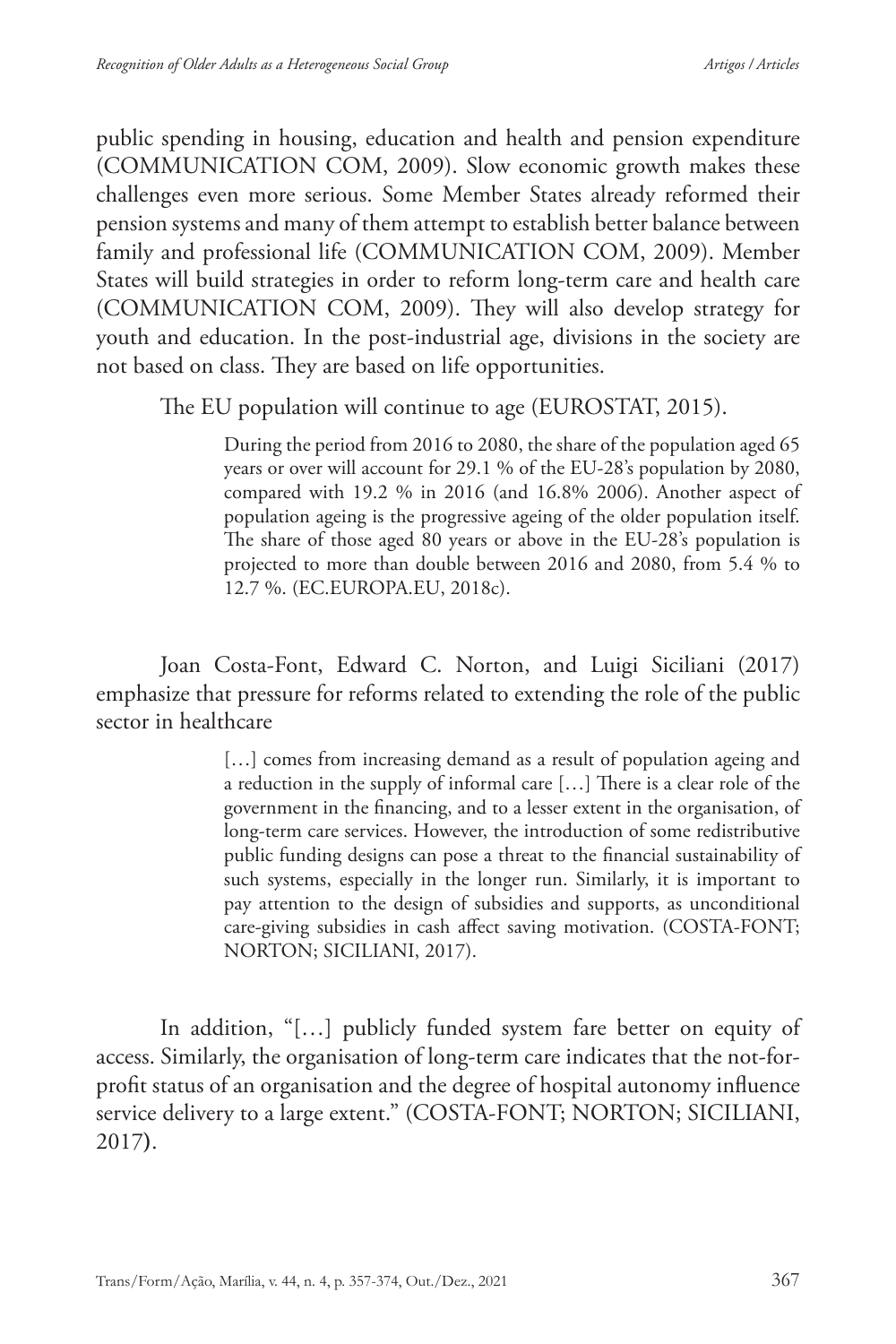However, demographic challenge seems less threatening if the EU is perceived as dynamic (not static) political community. The European political community has continuously changed from the *Treaty of Paris* (formally the *Treaty establishing the European Coal and Steel Community*), which was signed on 18 April 1951 to the *Treaty of Lisbon*, which was signed on 13 December 2007. The EU as a political entity represents contingent and flexible category, which is constantly transformed. The EU changes with accession of every new Member State. It is also transformed by new challenges and goals. Consequently, the nature of the EU cannot be described and analysed by univocal perspectives based on sharp distinctions.

The nature of ageing is changing as well. According to Giddens (2007), the concept of retirement could be rejected in future. It will be replaced by more flexible attitudes about work. There will be no sharp distinctions between working and non-working periods in life (GIDDENS, 2007). The future of the European social model is not only based in investing in young people, but also on relying on intellectual and professional capacities of older adults (IVIC, 2015). A number of Member States prolonged working life for this reason and this strategy will be employed in the EU in future. Consequently, the rate of older workers will grow (IVIC, 2015). Post-industrial society requires revising attitude towards older adults. This point of view strongly rejects the idea represented by some authors that older adults should be excluded for social citizenship and that society should be focused on young<sup>10</sup> (CALLAHAN, 1987; JECKER, 1988).

These facts point to significance of establishing the rights of older adults within European legal discourse<sup>11</sup>, which will not contain oppressive metatheoretical presuppositions.

The problem of ageing Europe found its way in the EU party politics. For instance, European Seniors Union (ESU) aims at promoting the rights of

<sup>&</sup>lt;sup>10</sup> On the other hand, older adults can also represent a powerful group in society. However, this paper focuses on ageism, which accelerates in contemporary societies mostly guided by youth imperialism dictated by the media and consumer society.

<sup>&</sup>lt;sup>11</sup> The rights of older adults are still neglected within both the international and European law, although some efforts for their development had been made. "Vienna International Plan of Action on Ageing" is adopted by the World Assembly on Ageing in 1982. In 1991, the UN Principles for Older Persons were established. A General Comment on the rights of older adults is issued by the Committee on Economic, Social and Cultural rights. Furthermore, "Madrid International Plan of Action on Ageing" is established. There are also some private international law instruments which focus on the rights of older adults, such as the *Hague Convention on the International Protection of Adults* (2000) (MÉGRET, 2010).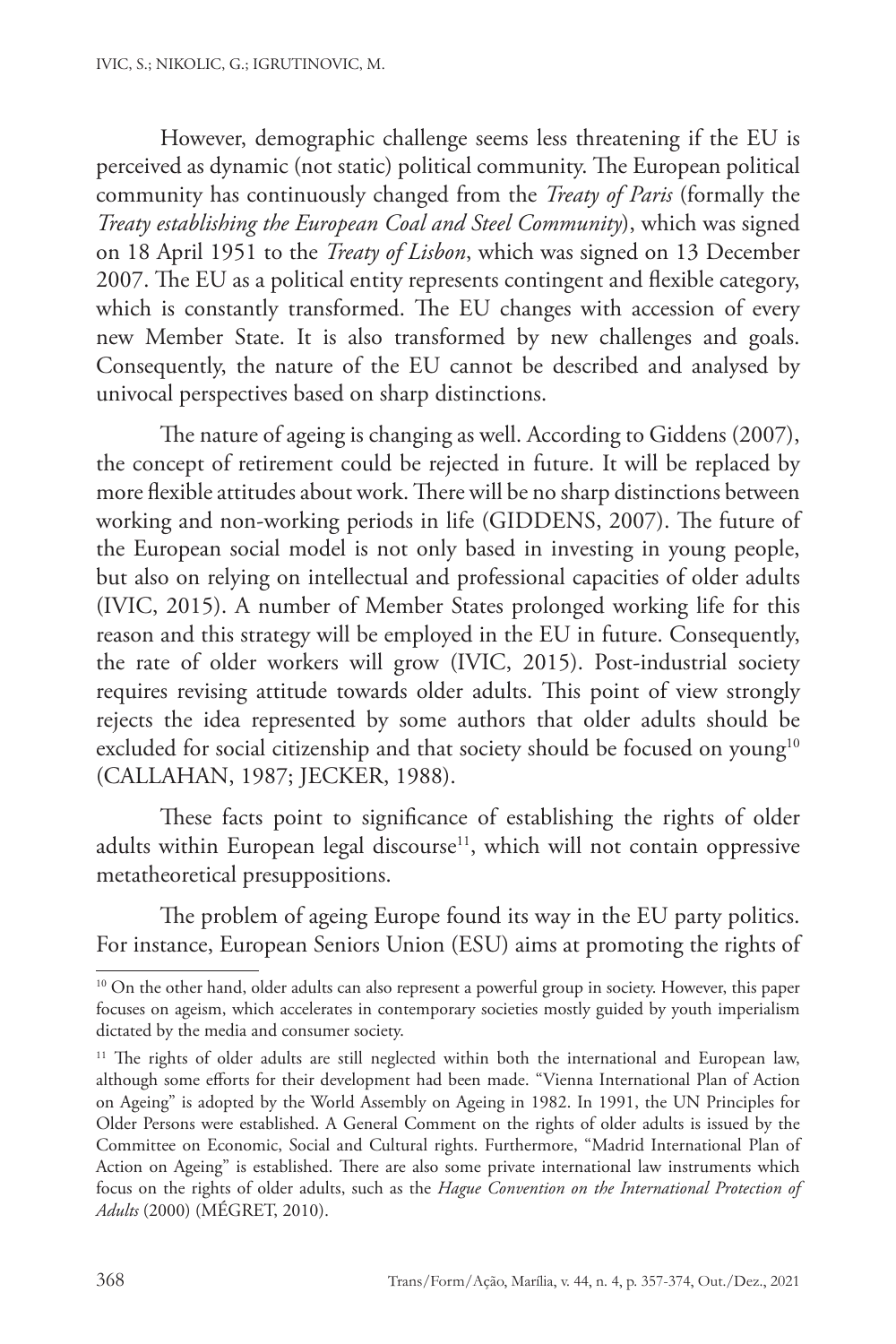## older adults in Europe within European People's Party alliance (EUROPEAN SENIORS' UNION, 2018). It is

[...] dedicated to the advancement of senior citizens rights throughout Europe and the promotion of senior-related issues within the European Peoples Party.. ESU adheres to the historic mission of the EP of creating a united and federal Europe that is based on freedom, justice, solidarity, responsibility, equal opportunities and the principle of subsidiarity. ESU shares the basic values and principles of EP and is recognized by the EP as the official association of senior citizens from all like-minded political parties in Europe. (EUROPEAN SENIORS' UNION, 2018).

However, ESU does not strictly confine itself to the matters relevant to older people, but rather venture into wider array of issues (EUROPEAN SENIORS' UNION, 2018). At its Congress in November 2016, ESU highlighted a number of points relevant to the population of the European Union (EUROPEAN SENIORS' UNION, 2018). ESU initiated more discussions on the future of Europe based on trans-generational dialogue with effective and transparent policies. It brought to light the problems of refugees and the persons on the sidelines of the labour market. It also initiated more discussions on the EU security and defence policies based on the balanced approach between "[…] preventive and repressive measures", and supported the principles of good governance, rule of law and respect for the human rights (EUROPEAN SENIORS' UNION, 2018, 2016, p. 4).

The political party 50Plus in the Netherlands advocates the rights of pensioners. After 2017 elections in the Netherlands, it is tenth strongest political party in this EU member state (NOBLE, 2017). The basis of the campaign of this political party was the promotion of the rights of older persons, using terms like "second-class citizens" to describe their position (PIETERS, 2016). It emphasized that older persons "have every right to face their future with fear and trembling if 50Plus does not make it into the next cabinet" (PIETERS, 2016). One of the main goals emphasized by this campaign was stopping of "pension robbery", a fixed number of seats for the older persons in public transportation and so forth (PIETERS, 2016).

The EU promotes active ageing and has previously designated 2012 as the European year for "active ageing and solidarity between generations" (EUROSTAT, 2012). "It highlighted the potential of older people, promoted their active participation in society and the economy, and aimed to convey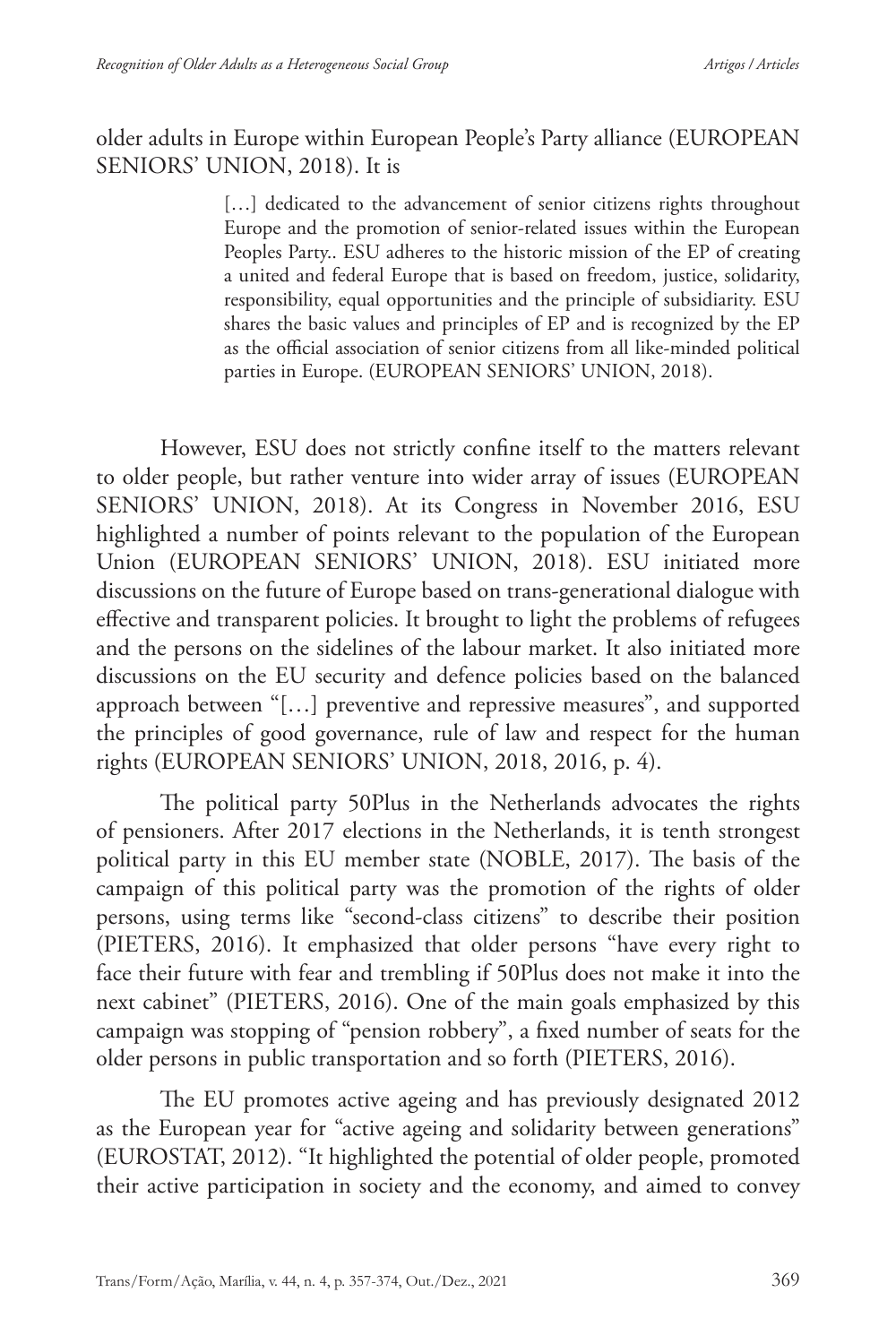a positive image of population ageing. "The innovation union is one of the Europe 2020 flagship initiatives" (EUROSTAT, 2012). In 2012, the European Commission adopted a Communication on taking forward the Strategic Implementation Plan of the European Innovation Partnership on Active and Healthy Ageing (EUROPEAN COMMISSION, 2012). Initiatives that promote active aging are significant for overcoming negative stereotypes and developing a new narrative about older adults. "Active ageing is an important area of social investment […] For those senior citizens who remain in good health, some will decide to continue at work or become active in voluntary work, while others may join a variety of social groups, return to education, develop new skills." (EUROSTAT, 2015, p. 134).

## **Conclusion**

This paper argues about the need for establishing the heterogeneous idea of social groups based on idea of fluid identity within the framework of both European and international legal discourse. Only in these way sharp binary oppositions, negative stereotypes and marginalization of older adults will be overcome. The first part of this paper analysed rights of older adults defined by the EU legal discourse. Older adults should not be perceived as a monolithic social group, because this social group embraces different individuals who represent various points of views, interests, narratives, talents and experiences. Defining those people only by their age within the legal discourse leaves room for exclusion and multiple discrimination. The second part of this paper showed that the entire European idea of identity is based on binary oppositions by which certain groups and individuals are excluded and marginalized. It is argued that poststructuralist idea of flexible, heterogeneous and polyvalent identity leads towards better understanding of social groups such as older adults. It is also significant for creating a new narrative about older adults. Third part of the paper explored the economic background to binary hierarchies as well as some possible solutions to problems of an aging population in Europe.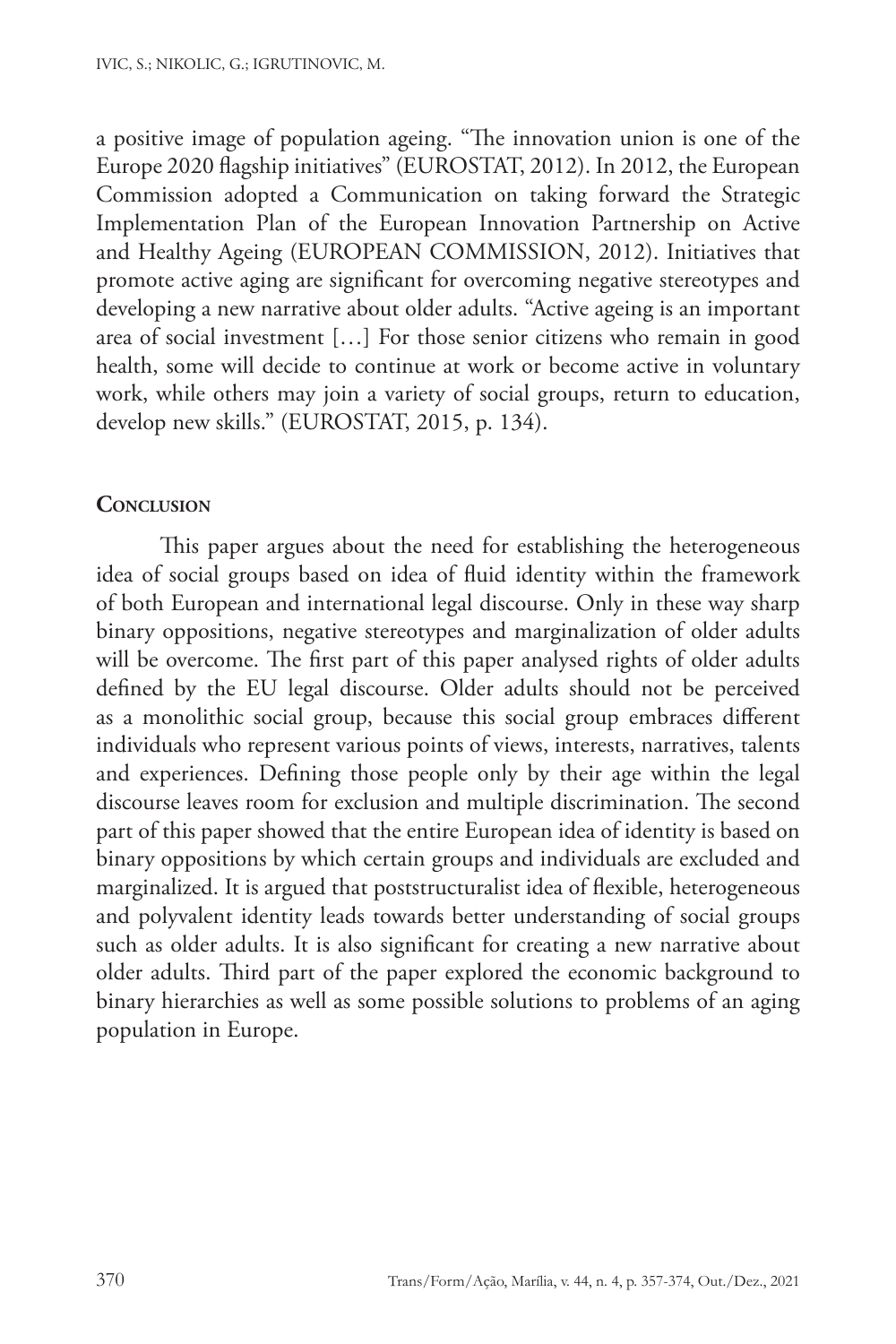IVIC, S.; NIKOLIC, G.; IGRUTINOVIC, M. Reconocimiento de los adultos mayores como grupo social heterógeneo. *Trans/form/ação*, Marília, v. 44, n. 4, p. 357-374, Out./ Dez., 2021.

**Resumen**: Los derechos humanos de las personas mayores aún no están suficientemente desarrollados. Este artículo explorará cómo los derechos de los adultos mayores están regulados por la legislación europea y si la legislación europea reconoce suficientemente a los adultos mayores como un grupo social heterogéneo. La población de la Unión Europea está envejeciendo. Según los informes de la Comisión Europea, la discriminación por edad en Europa está muy extendida. Por tanto, se debe transformar el concepto de sistema de trabajo y jubilación, así como la percepción de los adultos mayores. La discriminación contra los adultos mayores y diversas formas de desigualdad se ven agravadas por la pandemia de COVID-19.

**Palabras-clave**: Adultos mayores. Derechos. Identidad. Heterogéneo. Unión Europea.

#### **References**

BARRET, A. Socioeconomic status and age identity: The role of dimensions of health in the subjective construction of age. **Journal of Gerontology:** Social Sciences, v. 58, n. 2, p. 101-109, 2003.

BARROSO, J. M. **A New Narrative for Europe**. European Commission Press Release Database, 2013. Available at: http://europa.eu/rapid/press-release\_SPEECH-13-357\_ en.htm Accessed on 5 February 2018.

BAVEL, J. J. V.; BAICKER, K.; BOGGIO, P. S. *et al.* Using social and behavioral science to support COVID-19 pandemic response. **Nat Hum Behav***,* v. 4*,* p. 460-471, 2020.

CALLAHAN, C. Terminating treatment: Age as a standard. **The Hastings Center Report***,* v. 17, p. 21-25, 1987.

CESARI, M.; PROIETTI, M. COVID-19 in Italy: Ageism and decision making in a pandemic. **Journal of the American Medical Directors Association***,* v. 21, n. 5, p. 576- 577, 2020.

CHANGING THE NARRATIVE. **From frameworks to groundworks**. Available at: https://changingthenarrativeco.org/whos-involved/. Accessed on 8 April 2018.

COMMUNICATION COM (2009) 180. **Dealing with the impact of an ageing population in the EU** (2009 Ageing Report). Brussels: European Commission, 2009. Available at: ec.europa.eu/social/main.jsp?langld=en&catld=89..500. Accessed on 28 July 2011.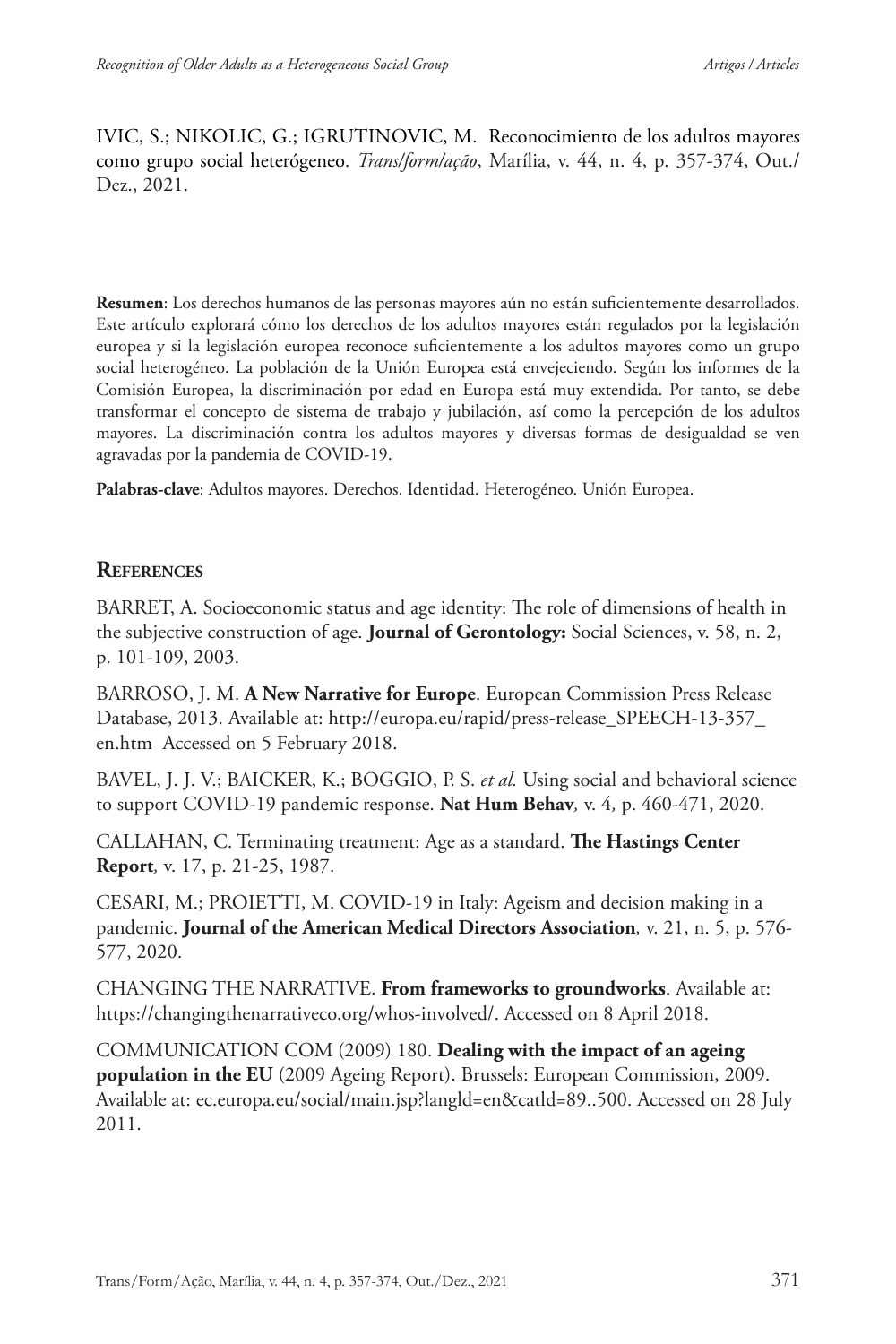COSTA-FONT, J; NORTON, E. C; SICILIANI, L. **The future of long-term care**: A public policy assessment of funding and organization. Vox – CEPR's Policy Portal, 2017. Available at: https://voxeu.org/article/role-government-providing-long-term-care. Accessed on 14 March 2018.

COUNCIL OF EUROPE. **Discrimination against Women in the workforce and the workplace**, 2005. Available at: http://assembly.coe.int/Documents/AdoptedText/pa05/ erec1700.htm. Accessed on 5 November 2010.

DESCARTES, R. **Meditations on first philosophy**, trans. by John Veitch, 1901. Available at: http://www.wright.edu/~charles.taylor/descartes/intro.html. Accessed on 2 January 2015.

EC. EUROPA.EU. **People in the EU** – statistics on an aging society, 2018a. Available at: http://ec.europa.eu/eurostat/statistics-explained/index.php/People\_in\_the\_ EU\_%E2%80%93\_statistics\_on\_an\_ageing\_society. Accessed on 17 November 2017.

EC. EUROPA.EU. **Population structure and ageing** – statistics, 2018b. Available at: explained.http://ec.europa.eu/eurostat/statistics-explained/index.php/Population\_ structure\_and\_ageing. Accessed on 17 November 2017.

EC. EUROPA.EU. **Population projections at national level (2015-2080)**, 2018c. Available at: http://ec.europa.eu/eurostat/web/population-demography-migrationprojections/population-projections-/database. Accessed on 18 November 2017.

EQUINET. **UN open-ended working group on ageing**, 2019. Available at: https:// equineteurope.org/2019/fighting-discrimination-on-the-ground-of-age-in-the-eupresented-at-un/. Accessed on 2 September 2019.

EUROPEAN COMMISSION. **Age discrimination is widespread across the European Union.** Tackling Discrimination. Brussels: European Commission, 2009a.

EUROPEAN COMMISSION. **2009 Ageing communication**: A renewed strategy for tackling Europe's demographic challenge. Brussels: European Commission, 2009b. Available at: ec.europa.eu/social/main.jsp?langld=en&catld=89..500. Accessed on 10 September 2011.

EUROPEAN SENIORS' UNION. **Annual report, 2016**. Available at: http://esu-ep.eu/ wp-content/uploads/2017/02/Annual\_report\_2016\_EN-final.pdf. Accessed on 10 March 2018.

EUROPEAN SENIORS' UNION. **European Seniors' Union,** 2018. Available at: http://esu-ep.eu/. Accessed on 10 March 2018.

EUROPEAN UNION. **Charter of the fundamental rights of the European Union**, 2020. Available at: https://www.europarl.europa.eu/charter/pdf/text\_en.pdf. Accessed on 5 March 2018.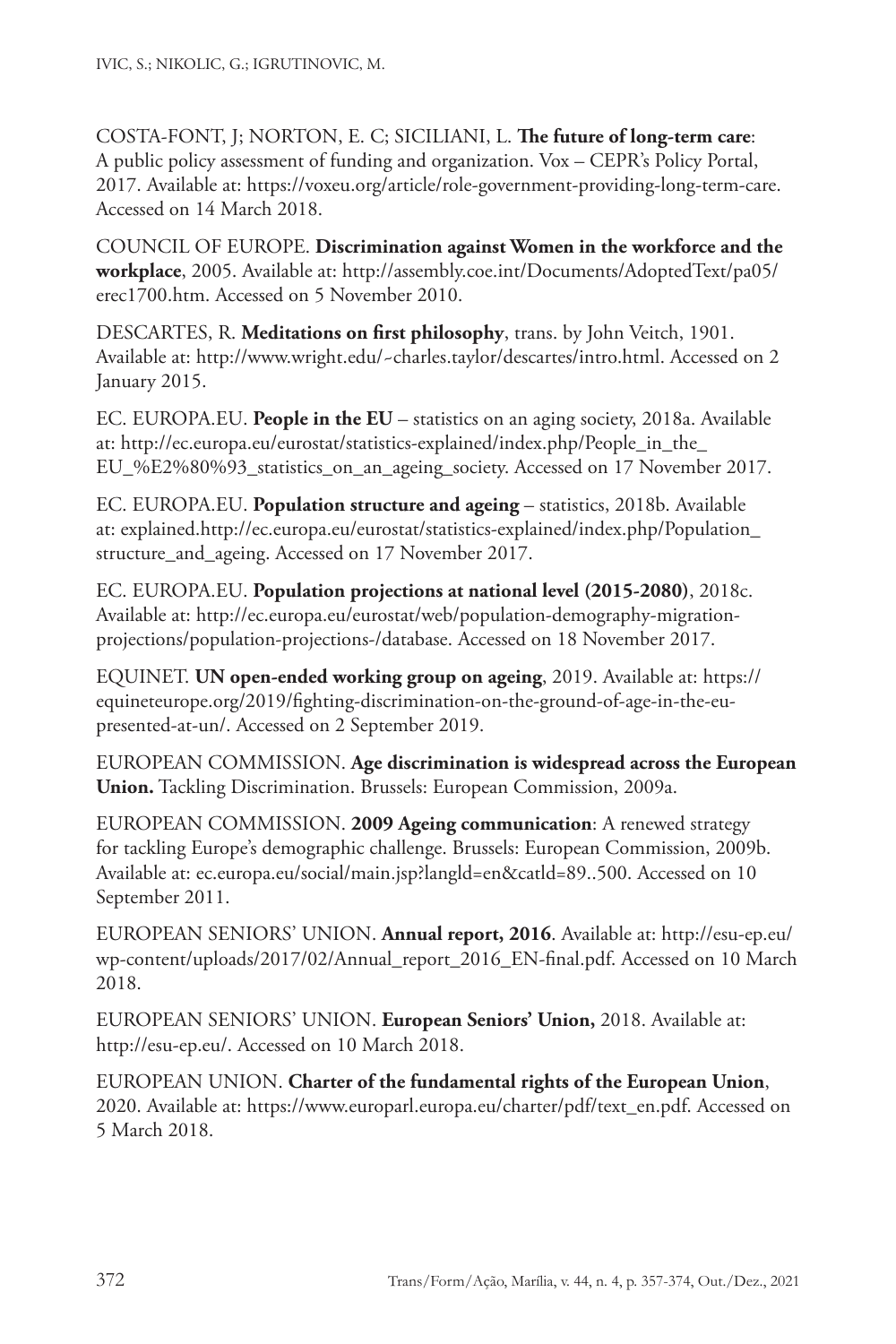EUROSTAT. **Active ageing and solidarity between generations**, 2012. Available at: https://ec.europa.eu/eurostat/documents/3217494/5740649/KS-EP-11-001-EN. PDF/1f0b25f8-3c86-4f40-9376-c737b54c5fcf. Accessed on 3 April 2018.

EUROSTAT. **People in the EU**: Who are we and how do we live?, 2015. Available at: https://ec.europa.eu/eurostat/documents/3217494/7089681/KS-04-15-567-EN-N. pdf/8b2459fe-0e4e-4bb7-bca7-7522999c3bfd. Accessed on 9 February 2018.

EUROSTAT. **People in the EU** – statistics on an aging society, revised 18 November 2019. Available at: https://ec.europa.eu/eurostat/statistics-explained/index. php?title=People\_in\_the\_EU\_-\_statistics\_on\_an\_ageing\_society&oldid=458862. Accessed on 15 December 2019.

EUROSTAT. **Population structure and aging**, 2020. Available at: https://ec.europa.eu/ eurostat/statistics-explained/index.php/Population\_structure\_and\_ageing. Accessed on 3 January 2021.

FARGUES, P. **International migration and Europe's demographic challenge**. EU-US Immigration Systems 2011/09, Robert Schuman Centre for Advanced Studies. Florence: European University Institute, 2011.

FOUCAULT, M. **The archaeology of knowledge**. New York: Pantheon Books, 1972.

FRASER, S.; LEGACÉ, M.; BONGUÉ, B.; NDEYE, N.; GUYOT, J.; BECHARD, L.; GARCIA, L.; TALER, V. Ageism and COVID-19: What does our society's response say about us? **Age and Ageing**, 2020. Available at: https://www.ncbi.nlm.nih.gov/pmc/ articles/PMC7239227/. Accessed on 1 September 2020.

GIDDENS, A. **Europe in the global age**. Cambridge: Polity Press, 2007.

GRAF, N.; BROWN, A.; PATTEN, E. **The narrowing, but persistent, gender gap in pay**. Pew Research Center, 2019. Available at: https://www.pewresearch.org/facttank/2019/03/22/gender-pay-gap-facts/. Accessed on 2 December 2019.

HUDSON, R. Life on the edge: Navigating the competitive tensions between the "social" and the "economic" in the social economy and in its relations to the mainstream. **Journal of Economic Geography**, v. 9, p. 493-510, 2009.

HREA. **The rights of the aged**, 2003. Available at: http://www.hrea.org/index.php?baseid=162 Accessed 2 January 2012.

IVIC, S. Demographic change in the European Union: A challenge to EU citizenship. **Review of International Affairs**, v. XLVII, n. 58, p. 122-140, 2015.

IVIC, S. **European identity and citizenship:** Between modernity and postmodernity. London: Palgrave Macmillan, 2016.

JECKER, N. S. Disenfranchising the elderly from life-extending medical care. **Public Affairs Quarterly**, v. 2, n. 3, p. 51-68, 1988.